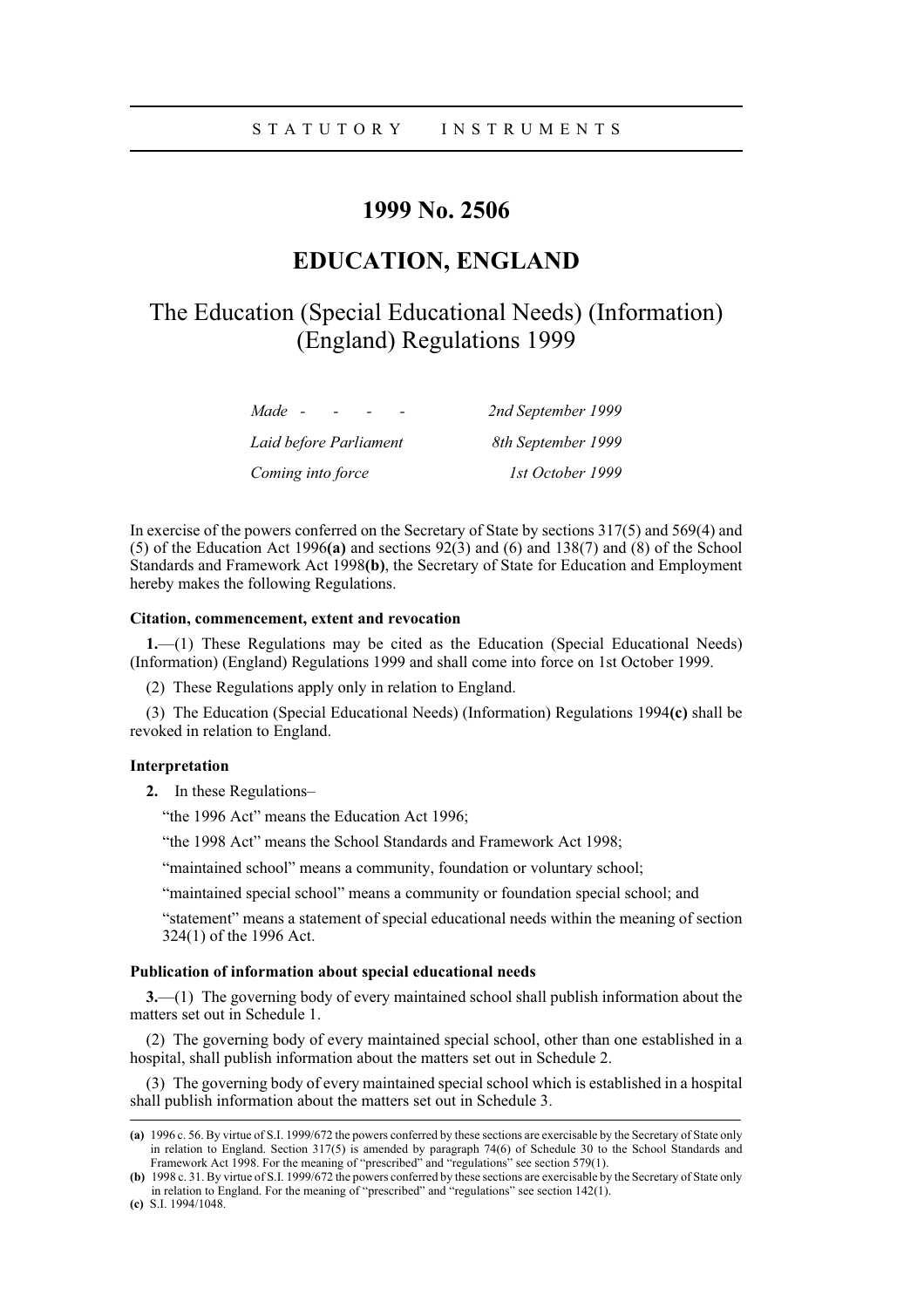#### **Manner of publication of information**

**4.**—(1) The information referred to in regulation 3 shall be published in a single document by making copies available free of charge–

- (a) for distribution–
	- (i) to parents of pupils or prospective pupils, and
	- (ii) to the local education authority and District Health Authority for the area in which the school is situated,

who or which request a copy at the school or through the post; and

(b) for reference at the school.

(2) The first occasion on which copies of the document referred to in paragraph (1) above are made available in accordance with that paragraph shall be no later than 1st November 1999.

#### **Publication of information—supplementary**

**5.** Where the information referred to in regulation 3 is to be published by the local education authority with the agreement of the governing body pursuant to section 92(5) of the 1998 Act it shall be supplied to them by the governing body and shall be published without material alteration.

*Jacqui Smith* Parliamentary Under Secretary of State, 2nd September 1999 Department for Education and Employment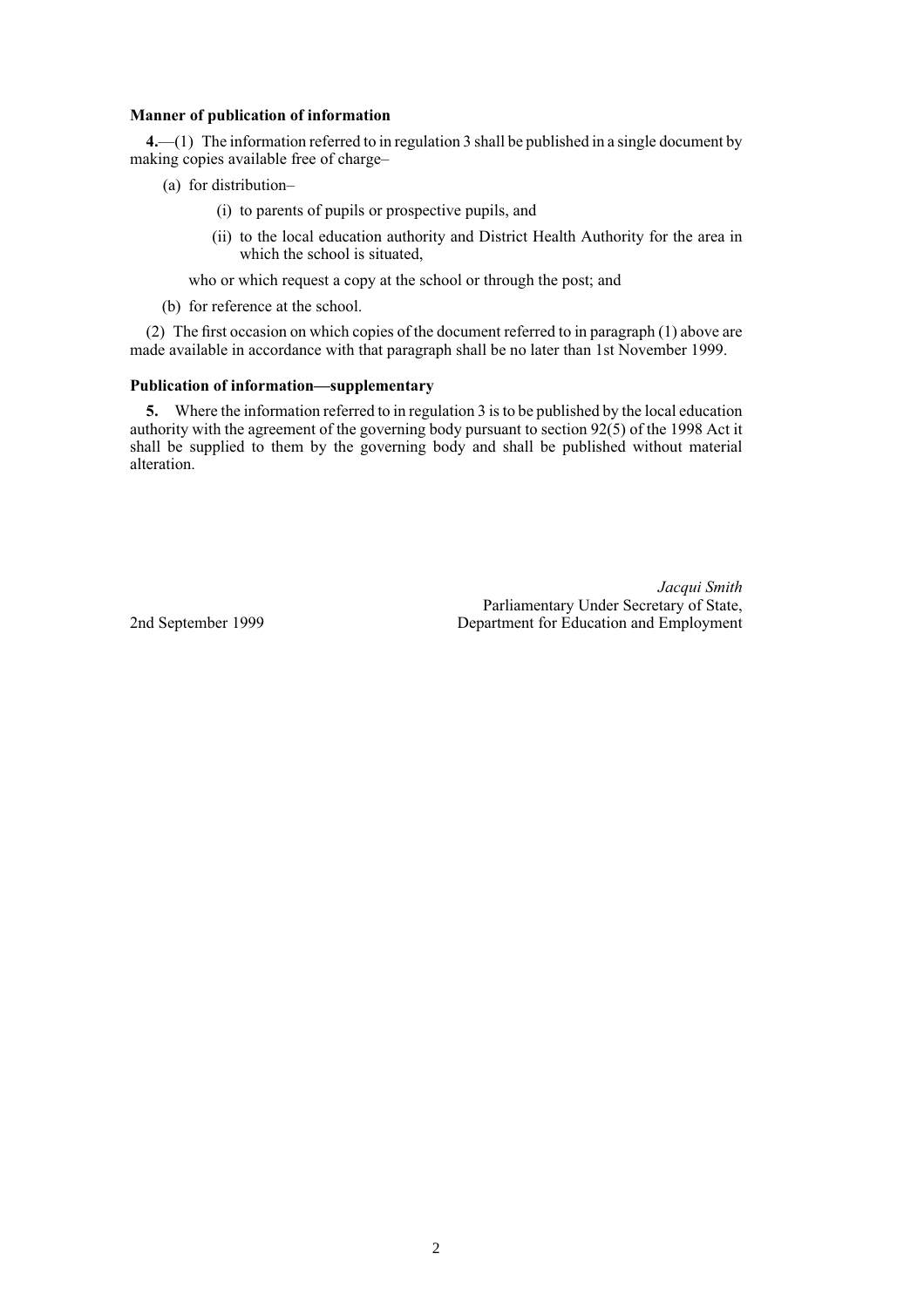## **SCHEDULE 1** Regulation 3(1)

## **INFORMATION FROM MAINTAINED SCHOOLS**

#### **Basic information about the school's special education provision**

**1.** The objectives of the governing body in making provision for pupils with special educational needs, and a description of how the governing body's special educational needs policy will contribute towards meeting those objectives.

**2.** The name of the person who is responsible for co-ordinating the day to day provision of education for pupils with special educational needs at the school (whether or not the person is known as the SEN co-ordinator).

**3.** The arrangements which have been made for co-ordinating the provision of education for pupils with special educational needs at the school.

**4.** The admission arrangements for pupils with special educational needs who do not have a statement in so far as they differ from the arrangements for other pupils.

**5.** The kinds of provision for special educational needs in which the school specialises and any special units.

**6.** Facilities for pupils with special educational needs at the school including facilities which increase or assist access to the school by pupils who are disabled.

#### **Information about the school's policies for the identification, assessment and provision for all pupils with special educational needs**

**7.** How resources are allocated to and amongst pupils with special educational needs.

**8.** How pupils with special educational needs are identified and their needs determined and reviewed.

**9.** Arrangements for providing access by pupils with special educational needs to a balanced and broadly based curriculum (including the National Curriculum).

**10.** How pupils with special educational needs engage in the activities of the school together with pupils who do not have special educational needs.

**11.** How the governing body evaluate the success of the education which is provided at the school to pupils with special educational needs.

**12.** Any arrangements made by the governing body relating to the treatment of complaints from parents of pupils with special educational needs concerning the provision made at the school.

#### **Information about the school's staffing policies and partnership with bodies beyond the school**

**13.** Any arrangements made by the governing body relating to in-service training for staff in relation to special educational needs.

**14.** The use made of teachers and facilities from outside the school including links with support services for special educational needs.

**15.** The role played by the parents of pupils with special educational needs.

**16.** Any links with other schools, including special school, and the provision made for the transition of pupils with special educational needs between schools or between the school and the next stage of life or education.

**17.** Links with child health services, social services and educational welfare services and any voluntary organisations which work on behalf of children with special educational needs.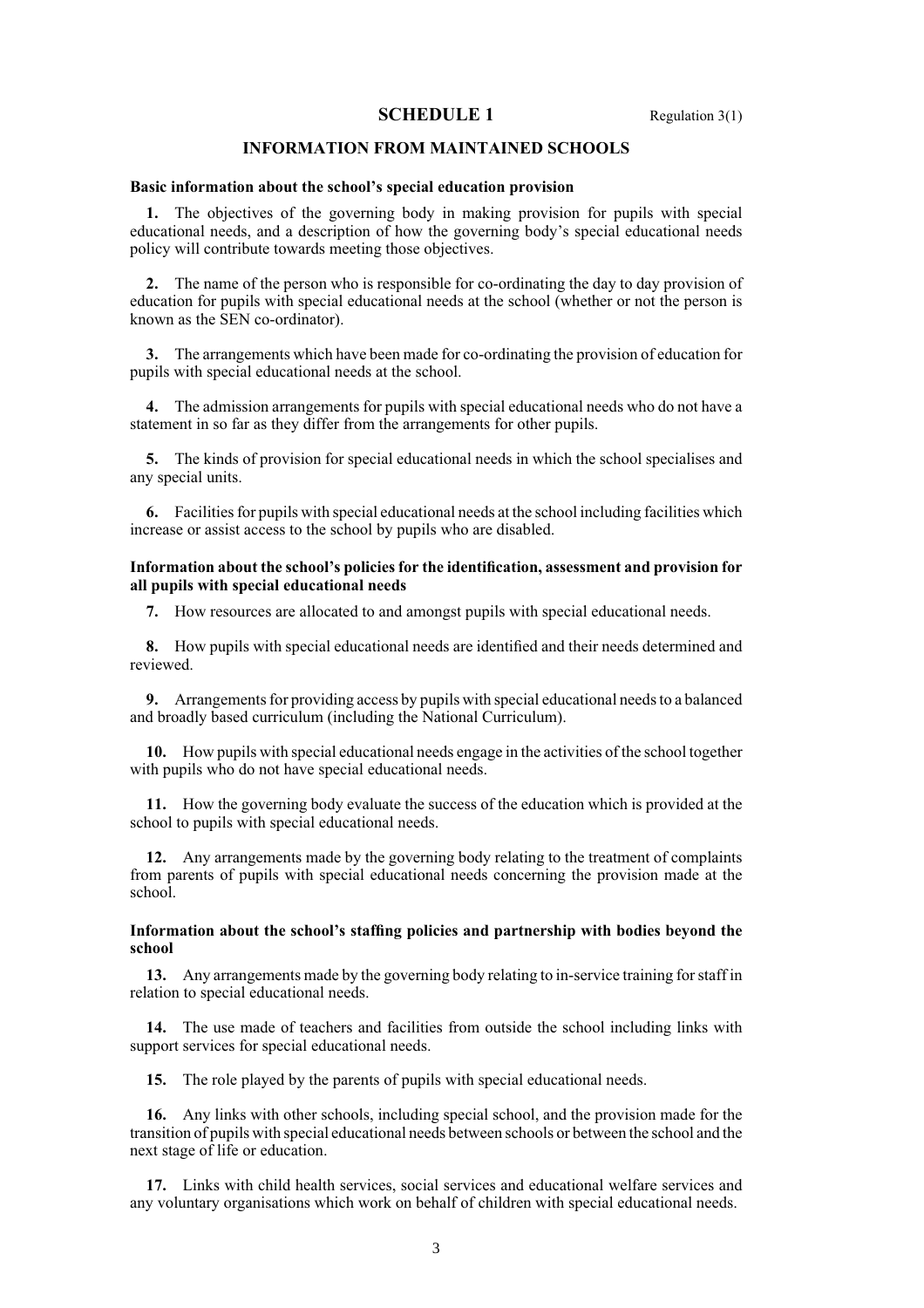## **SCHEDULE 2** Regulation 3(2)

## **INFORMATION FROM MAINTAINED SPECIAL SCHOOLS**

#### **Basic information about the school's special educational provision**

**1.** The objectives of the governing body in making provision for pupils with special educational needs, and a description of how the governing body's special educational needs policy will contribute towards meeting those objectives.

**2.** The kinds of special educational needs for which provision is made at the school.

**3.** Facilities for pupils at the school including facilities which increase or assist access to the school by pupils who are disabled.

#### **Information about the school's policies for the assessment and provision for all pupils with special educational needs**

- **4.** How resources are allocated amongst pupils.
- **5.** How the needs of pupils are identified and reviewed.

**6.** Arrangements for providing access by pupils to a balanced and broadly based curriculum (including the National Curriculum).

**7.** How the governing body evaluate the success of the education which is provided at the school to pupils.

**8.** Any arrangements made by the governing body relating to the treatment of complaints from parents of pupils concerning the provision made at the school.

#### **Information about the school's staffing policies and partnership with bodies beyond the school**

**9.** Any arrangements made by the governing body relating to in-service training for staff in relation to special educational needs.

**10.** The use made of teachers and facilities from outside the school including the links with support services for special educational needs.

**11.** The role played by parents of pupils.

**12.** Any links with other schools, and any arrangements for managing the transition of pupils between schools or between the school and the next stage of life or education.

**13.** Links with child health services, social services and educational welfare services and any voluntary organisations which work on behalf of children with special educational needs.

## **SCHEDULE 3** Regulation 3(3)

## **INFORMATION FROM SPECIAL SCHOOLS IN HOSPITALS**

**1.** The name of the person who is responsible for co-ordinating the day to day provision of education for pupils with special educational needs at the school (whether or not the person is known as the SEN co-ordinator).

**2.** How pupils with special educational needs are identified and their needs determined and reviewed.

**3.** How resources are allocated to and amongst pupils with special educational needs.

**4.** How the educational progress of pupils with special educational needs is monitored.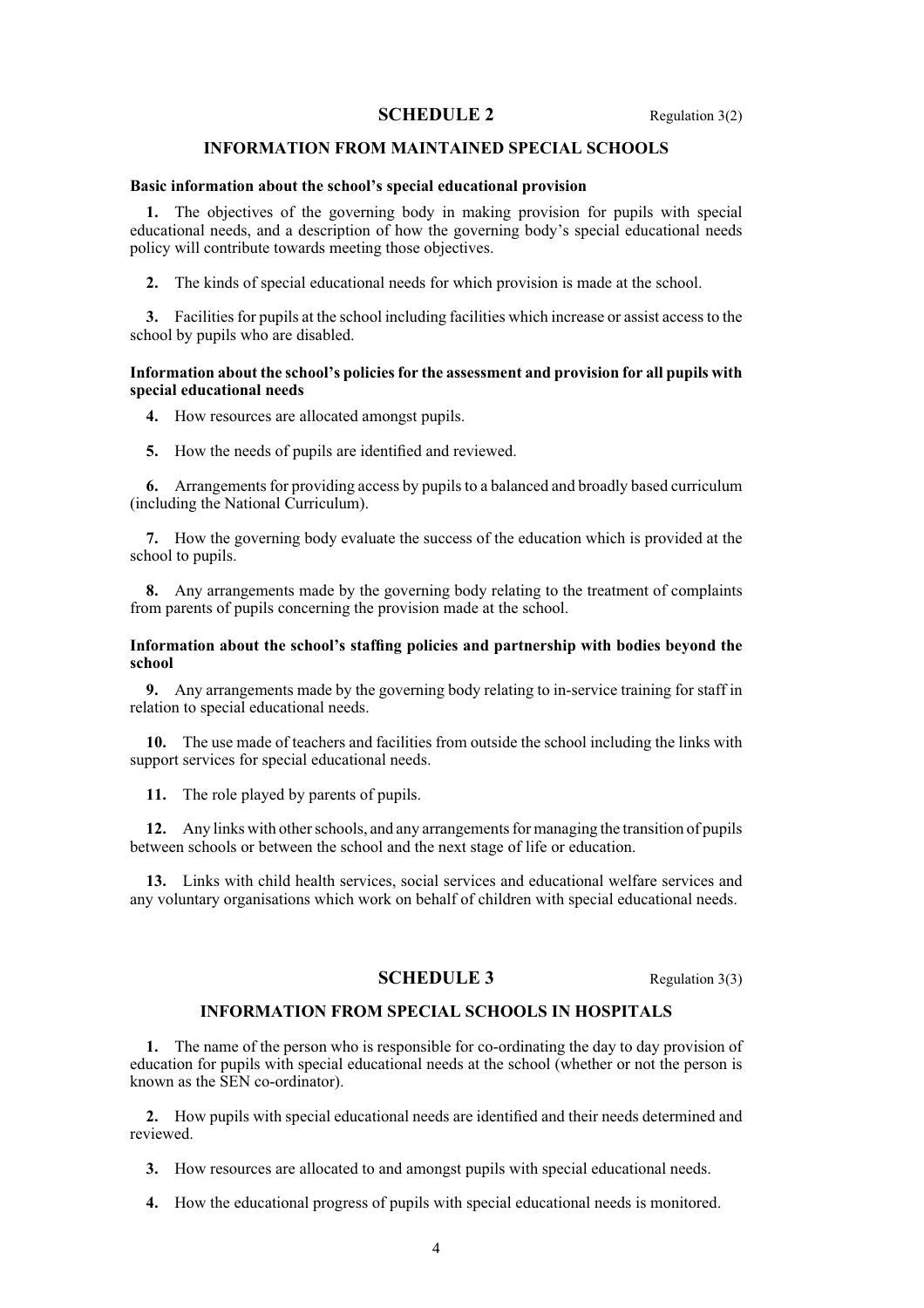**5.** How the contents of a pupil's statement are ascertained and made known to staff.

**6.** The arrangements for ensuring continuity of the educational provision set out in a pupil's statement differentiating where necessary between long stay and short stay patients.

**7.** Arrangements for providing access by pupils with special educational needs to a balanced and broadly based curriculum.

**8.** The use made of teachers and facilities from outside the school including links with support services for special educational needs.